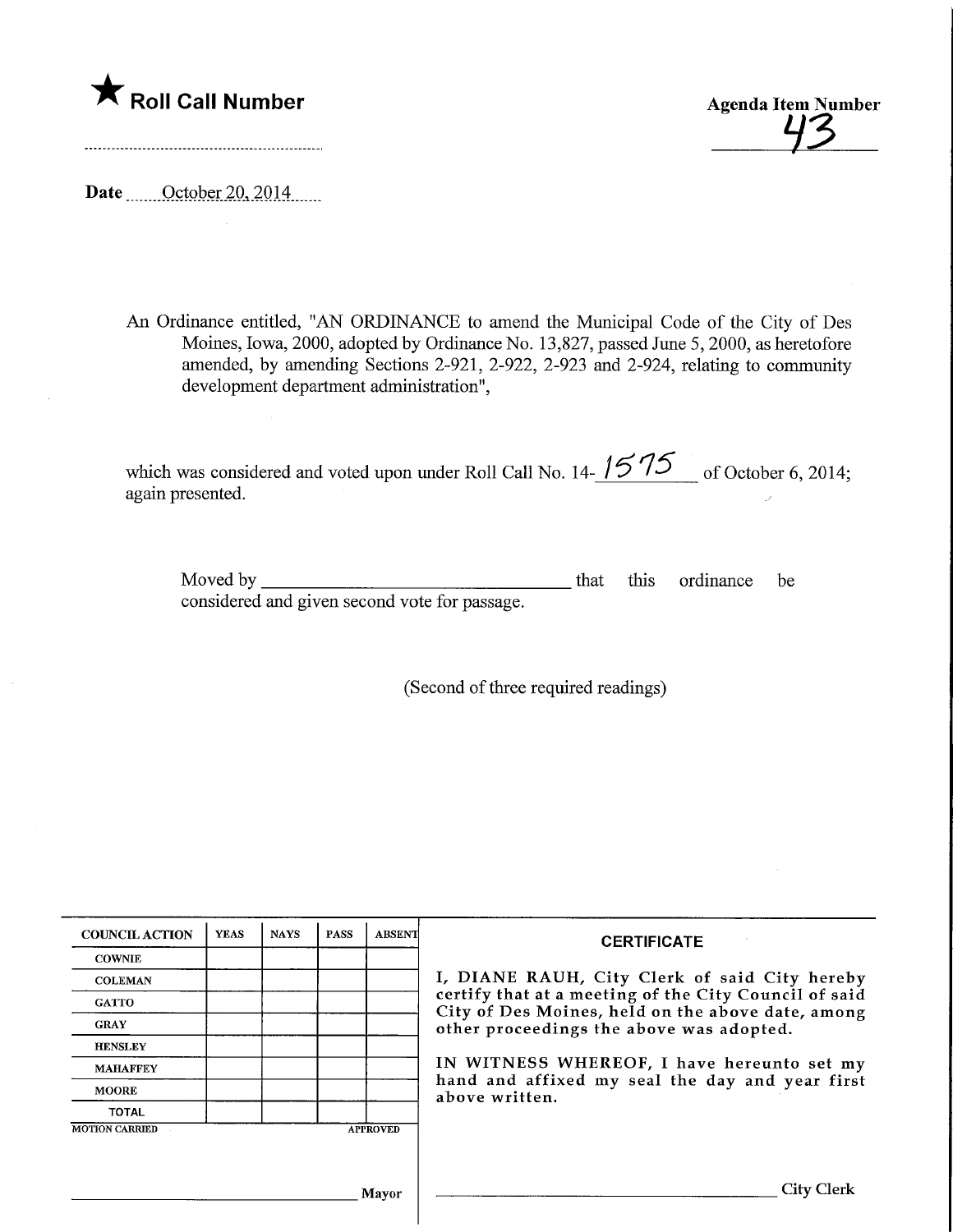CITY ATTORNEY Jeffrey D. Lester

DEPUTY CITY ATTORNEYS Lawrence R. McDowell Carol J. Moser Ka+hleen Vanderpool

SENIOR LITIGATORS Thomas G. Fisher Jr. Gary D. Goudelock, Jr. ASSISTANT CITY ATTORNEYS Roger K. Brown Cori Kuhn Coleman Ann M. DjDonato

David A. Ferree Glenna K. Frank Vicky L. Long Hill Katharine J. Massier Douglas P. Philiph



October 6,2014

### HONORABLE MAYOR AND MEMBERS OF THE DES MOINES CITY COUNCIL

#### RE: Ordinance Relating to Community Development Department Administration

On the October 6, 2014 City Council agenda there is first reading of an ordmance to amend sections of the Municipal Code relating to Community Development Department administration. The ordinance updates the title of the director of the Community Development Department as the Community Development Director. Since there are several references in the Municipal Code to the Planning Director, the ordinance also states that all such references shall mean the Community Development Director. The ordinance further updates the current divisions within the Community Development Department.

Do not hesitate to contact me if you have any questions on this ordinance.

Respectfully submitted,

Lawrence R. McDowell

Deputy City Attorney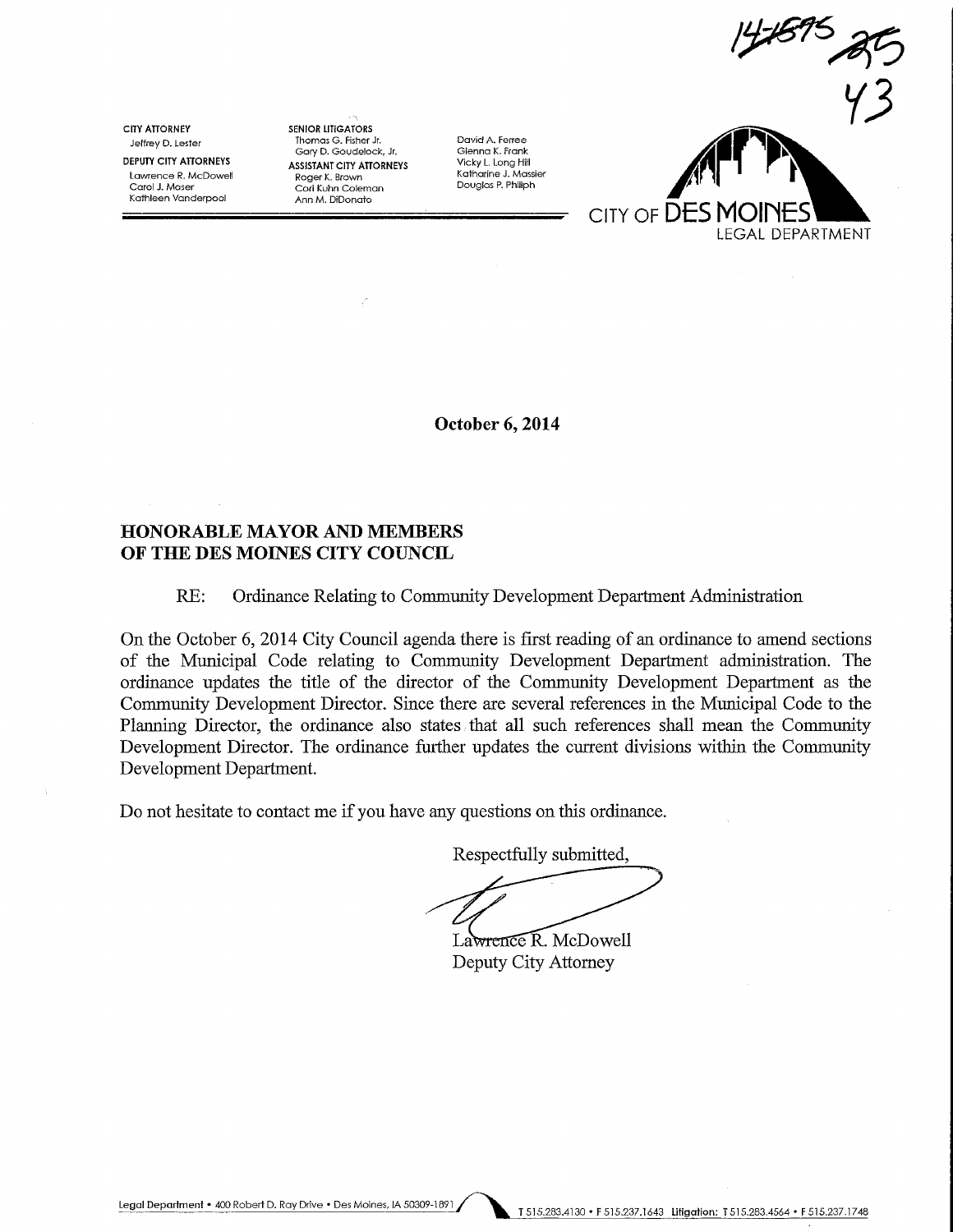ORDINANCE NO.

AN ORDINANCE to amend the Municipal Code of the City of Des Moines, Iowa, 2000, adopted by Ordinance No. 13,827, passed June 5,2000, as heretofore amended, by amending Sections  $2-921$ ,  $2-922$ ,  $2-923$  and  $2-924$ , relating to community development department admimstration.

147695 V

y3

Be It Ordained by the City Council of the City of Des Moines, Iowa:

Section 1. That the Municipal Code of the City of Des Moines, Iowa, 2000, adopted by

Ordinance No. 13,827, passed June 5,2000, as heretofore amended, is hereby amended by amending

Sections 2-921, 2-922, 2-923 and 2-924, relating to community development department

administration, as follows:

## Sec. 2-921. Supervision.

The planning director community development director shall supervise the community development department. All references to planning director contained in this code shall mean community development director.

# Sec. 2-922. Appointment of-planning director community development director.

The city manager shall appoint the planning director community development director.

# Sec. 2-923. Duties of planning director community development director.

The planning director community development director shall be responsible in the community development department for the following:

- (1) The enforcement of vector, sanitation, housing, zoning, building, electrical, plumbing, mechanical, and steam power equipment codes and the issuance of all permits and the inspection of all work done under the provisions of such codes and the safety inspection of all premises.
- (2) Planning activities.
- (3) Providing assistance to the city plan and zoning commission in accordance with section 82-40 of this Code.
- (4) Housing rehabilitation, housing counseling and loan services.